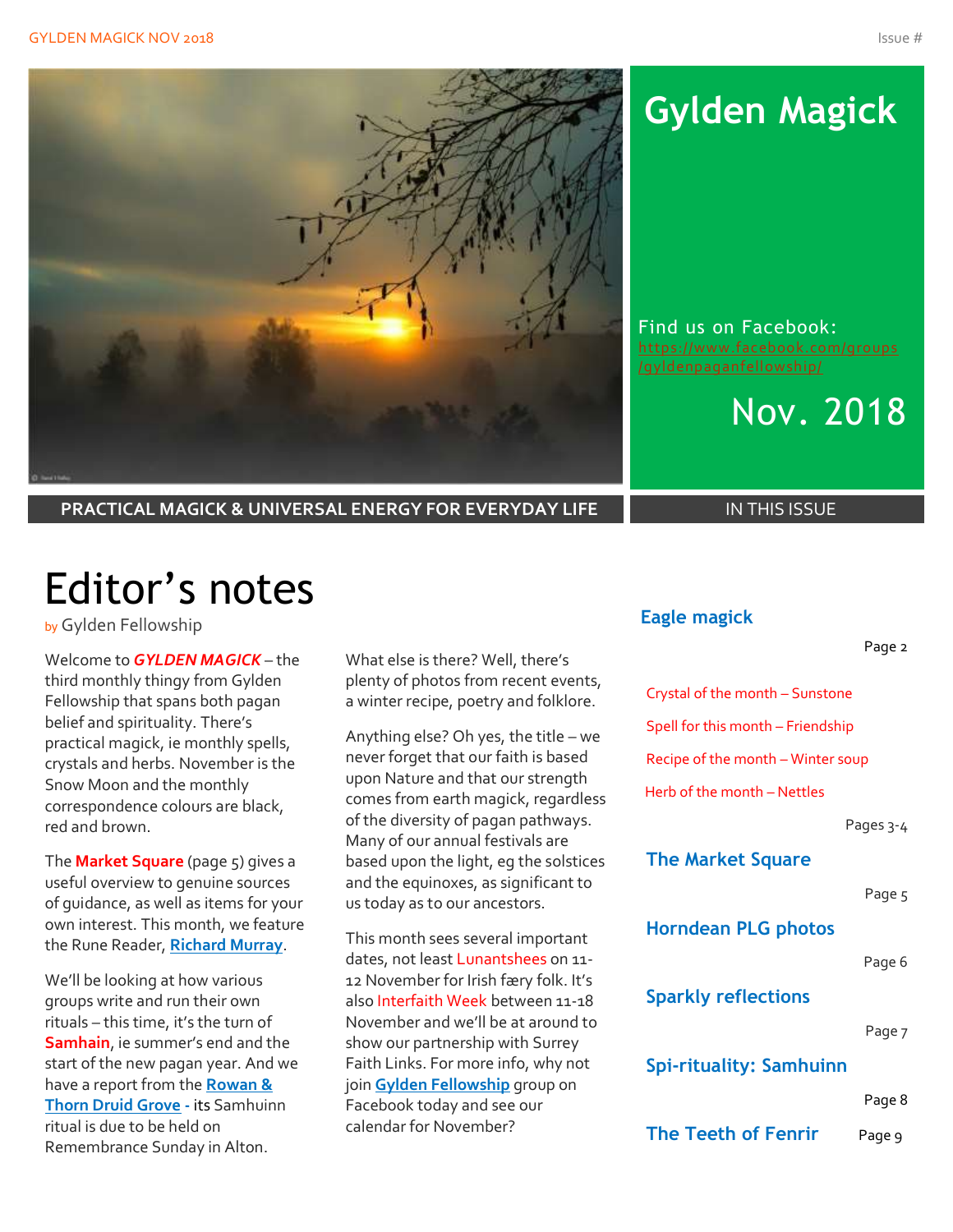## Eagle Magick

by Nick the Witch

In the October issue of *GYLDEN MAGICK*, we had a piece on dragon magick by Spriggan Witch. Now is the time for me to share a little about the spirit being who protects and advises me. I remember writing in an earlier article about totem animals that "*a totem animal is one that is with you for life, both in the physical and spiritual world…though people may identify with different animal guides throughout their lifetimes, it is this one totem animal that acts as the main guardian spirit*".

Here is something to note – spirits have no real shape. When you first cross over into the Otherworld, a spirit may come to you and it will take a shape that you understand – a shape that reassures you and with which you feel connected.

My first such encounter in this lifetime was with a spirit that took the form of an eagle and we fly together over forests, rivers, mountains, fields and lakes. The key is that your guide is your friend, deserving of your respect and honesty, but not to be consulted on every minor occasion.

Once, I asked if this was a real location. I was guided to understand that the landscape below represented the course of many lifetimes and that one experience can spread across many lives. Thus, if you feel spiritually drawn to a person in this lifetime, you are likely to meet again in future existences, just as you have done before.

I do not speak to my guide, but if I am not sure about a problem, perhaps how to heal a third party, I imagine the problem whilst on a journey and hope that the guide can let me know a solution. That has happened several times before and I am grateful for the eagle's wisdom and clear vision of de-cluttering a problem. Of course, this is one of the great virtues of eagles and some of its clear sight helps me with perspective in everyday life. Often, I wonder whether there is a link between my clairsentience and the eagle vision of the spirit guide – perhaps, I'll find out one day.

For example, after one journey, I felt compelled to write a long prose poem, immediately I came out of trance. Here is a short extract.

"*This is always the place of meeting, And I find myself, as ever, in the sky, Soaring with my friend nearby, Wingtip to wingtip and mind to mind. Below I can see dark forest lands, White mountains, green grass and silver – Occasional glimpses of streams and lakes. My soul is open to my friend; all my problems And my questions are as trivia to him. He will not give me answers, but help is allowed –*

*Guidance for me to choose the right path."*

OK, a spirit guide can and will protect you in times of trouble. It is possible to invoke your spirit guide, using your own spirit name, but I would only ever do so if I needed its help or strength in a powerful protection spell.

Once before, I felt under psychic attack and I called for help from my guide in the Otherworld. The being who responded to my call was not the normal spirit guide, but a vastly more powerful entity who, basically, shredded my attacker. For our purposes, I'll call this being the Father of Eagles, because that was its form for me – other people may interpret such an experience as the direct intervention of an archangel.

I prefer to think of it as eagle magick and honour this partnership – which is why I carry an eagle staff with me and keep an eagle statuette on the altar.

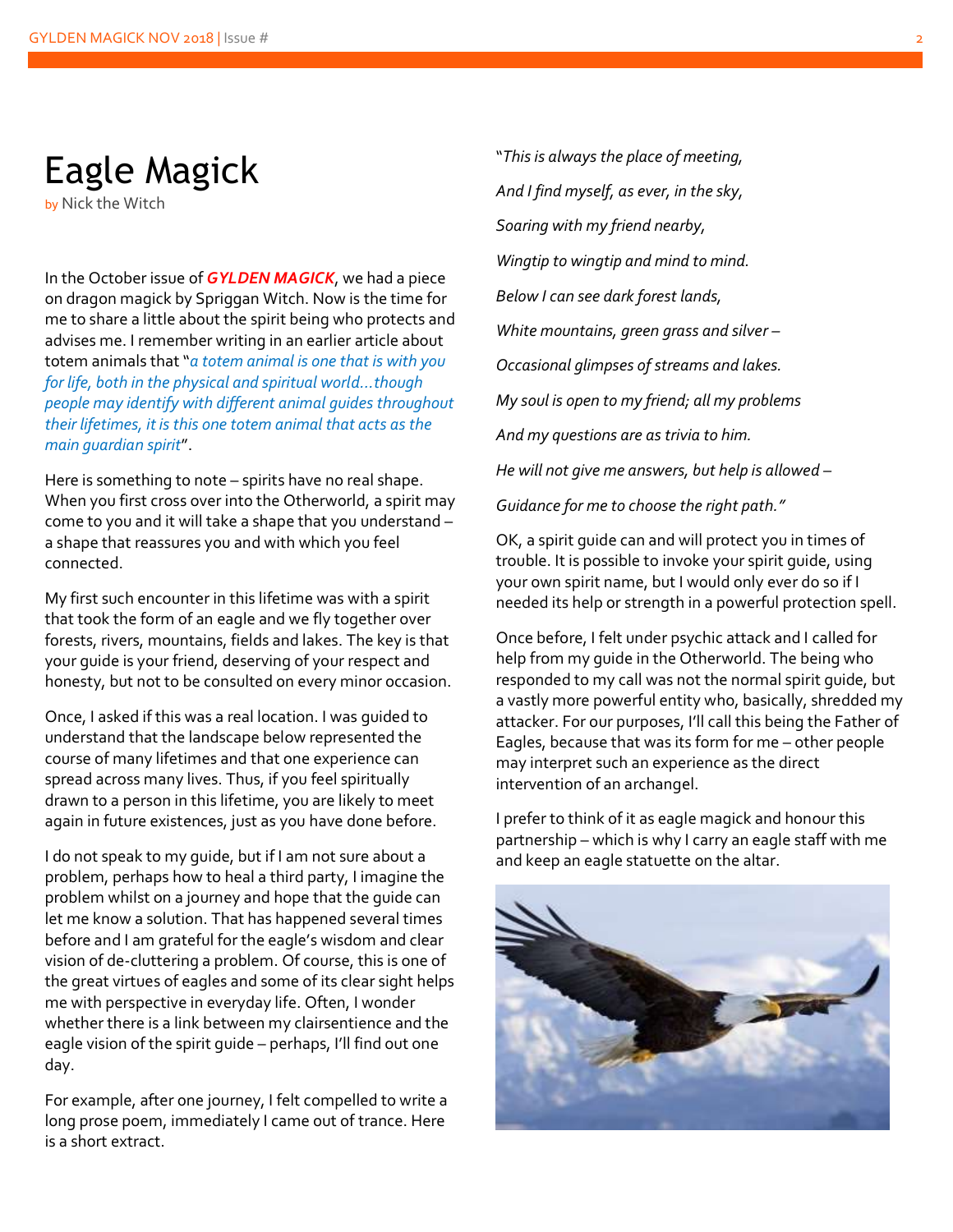### **Spell of the month: friendship**

With any spell involving future relationships, it's really important to avoid casting a binding invocation. Forcing someone to do or feel something for you is both unethical and wrong, for all types of witches…please bear that in mind when creating your spells from scratch. Having said that, this is a spell to improve an existing friendship. It is NOT a love spell.

Please note that all the spells used or quoted in *GYLDEN MAGICK*, were written by members of Gylden Fellowship.

Set-up: run the spell during a waxing moon if possible, a slip of paper, red-tipped pen, an envelope, 1tsp of sugar, some tea lights.

- 1. Write your friend's name on the slip of paper with the red pen.
- 2. Add the sugar to the paper and fold together.
- 3. Make a circle of tea lights around the paper.
- 4. Light the tea lights.
- 5. Chant the following five times: "Spiritual bonding, heart to heart, Our friendship shall not fall apart, Envy, pride or jealousy, Cannot become an enmity, So mote it be."
- 6. Take the folded paper and seal it in the envelope – without spilling any sugar.
- 7. Let the tea lights burn out.
- 8. Keep the envelope safe.



## **Crystal of the month: sunstone**

Having looked briefly at black tourmaline last month, this time it's the turn of sunstone, which, as its name suggests, is coloured like the sun and reflects the light. More about this below, but sunstone is a key tool against Seasonal Affective Disorder (S.A.D.).

It's linked with the element of fire and works best when placed on the solar plexus or sacral chakras. Normally, sunstone comes from Canada, Norway, Greece or India. So, what are the main **healing** properties?

- 1. It brings warmth and strength to relieve stress.
- 2. It lifts dark moods and acts as an anti-depressant by restoring energy.
- 3. Thus, it's really good against the winter blues and S.A.D. – alongside other similar stones as orange calcite, selenite, citrine or carnelian.
- 4. Sunstone has a reputation for bringing good luck, courage and optimism.
- 5. It helps people to increase their confidence.
- 6. Sunstone is good for treating sore throats or nervous system disorders.
- 7. It clears all the chakras and brings light to your inner self.

#### Here's some ways **to use sunstone**.

- 1. Keep the crystal with you when in the company of energy vampires or toxic people who drain you – the sunstone severs the ties that drain your energy.
- 2. Sunstone is a good crystal for healing rituals, when you need to harness lightwork, positivity, clear thinking and creativity.

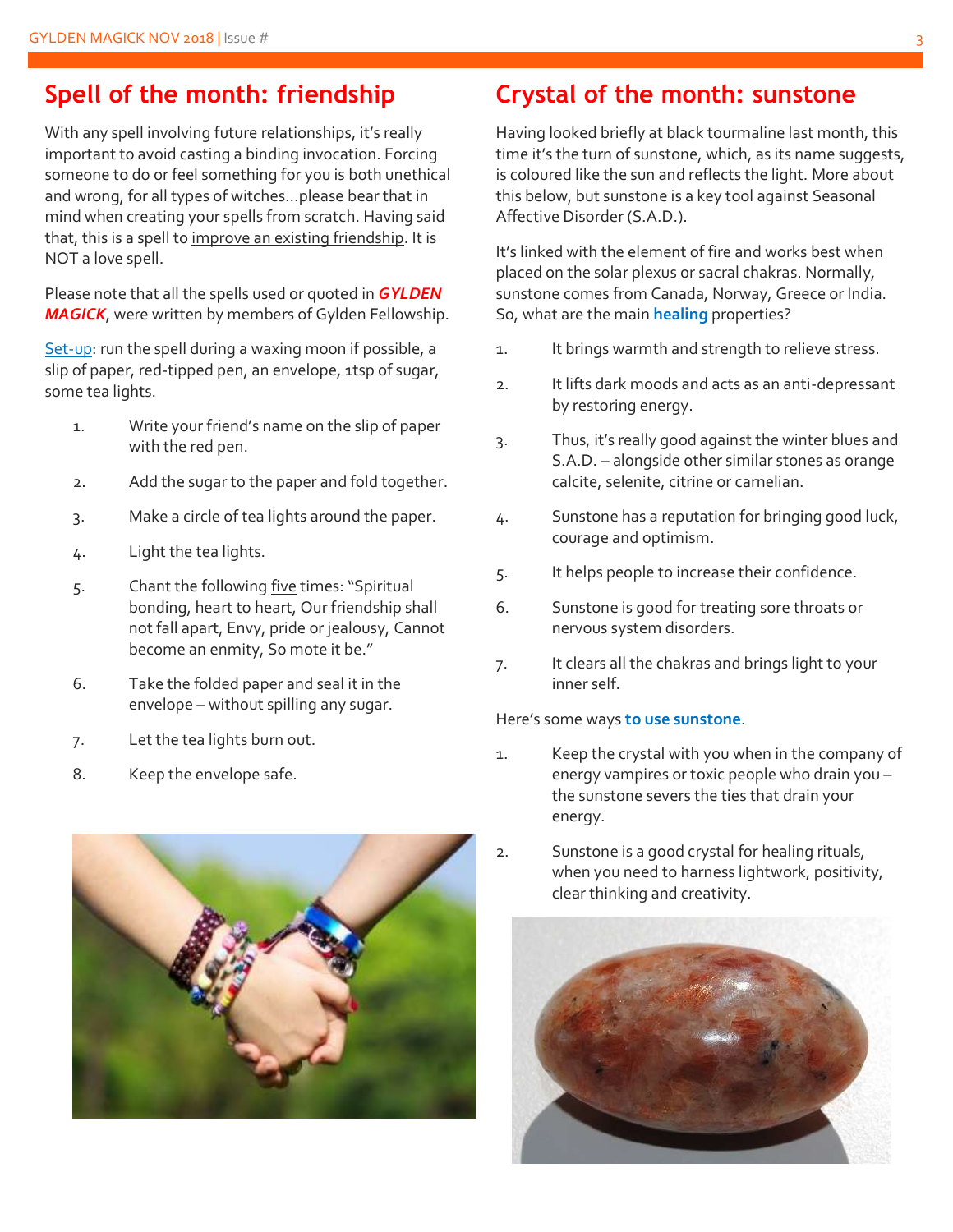### **Herb of the month: nettles**

The humble stinging nettle (Urtica dioica) is really one of the healer's best tools. Nettles are an excellent source of vitamins, iron, calcium, magnesium and nitrogen. The seeds can be eaten raw and have a nutty taste and young leaves taste like spring greens. If you soak the leaves in water or steam them, the stinging chemicals (eg formic acid) are removed. It's probably a good idea to wear thick gloves when harvesting nettles. Incidentally, nettles were used as a source of green and yellow dyes for clothing. Nettle fibres can be woven into cloth.

As a medicine, nettles are really good in these areas:

- a) Nettle tea or soup is rich in iron against anæmia and helps with digestive issues.
- b) Nettle tea or soup is also good for lower blood pressure and varicose veins.
- c) As an infusion, nettles combat inflammation and hayfever.
- d) As a salve, nettle and chamomile are good against skin rashes or hives.
- e) Nettle rinse is good against psoriasis of the scalp or dandruff.
- f) A tincture or decoction of the root is good for prostate problems.

Scott Cunningham suggests these magickal uses for nettles:

- a) To remove a curse and send it back by putting nettles in a poppet
- b) To be sprinkled around a house to ward off evil
- c) To be carried with yarrow to calm fears
- d) To be worn as an amulet against negativity
- e) To be used in a purification bath.



## **Recipe of the month: tomato and chickpea soup**

A word of explanation here – the *Gylden Fellowship* editorial team had lunch together recently and the café served this dish. It was just great and a real winter warmer, so here's an adaptation for you too.

#### **Set-up:**

1tbsp olive or sunflower oil

1 onion, chopped

2tsp ground cumin

600ml hot vegetable stock

400g can chopped tomatoes with garlic

400g can chickpeas, drained

100g can beans, eg broad or butter or borlotti

Sprigs of parsley

Warm rolls to serve

Black pepper (optional)

#### **Method:**

- 1. Heat the oil in a large saucepan.
- 2. Fry the onion gently until softened, stirring frequently.
- 3. Add the cumin and fry for a minute or so.
- 4. Turn up the heat and add the stock, tomatoes, black pepper and chickpeas.
- 5. Simmer for 8-10 minutes.
- 6. Add the beans and cook for a further 2-3 minutes.
- 7. Season as necessary and add the parsley as topping.
- 8. Serve with warm rolls.

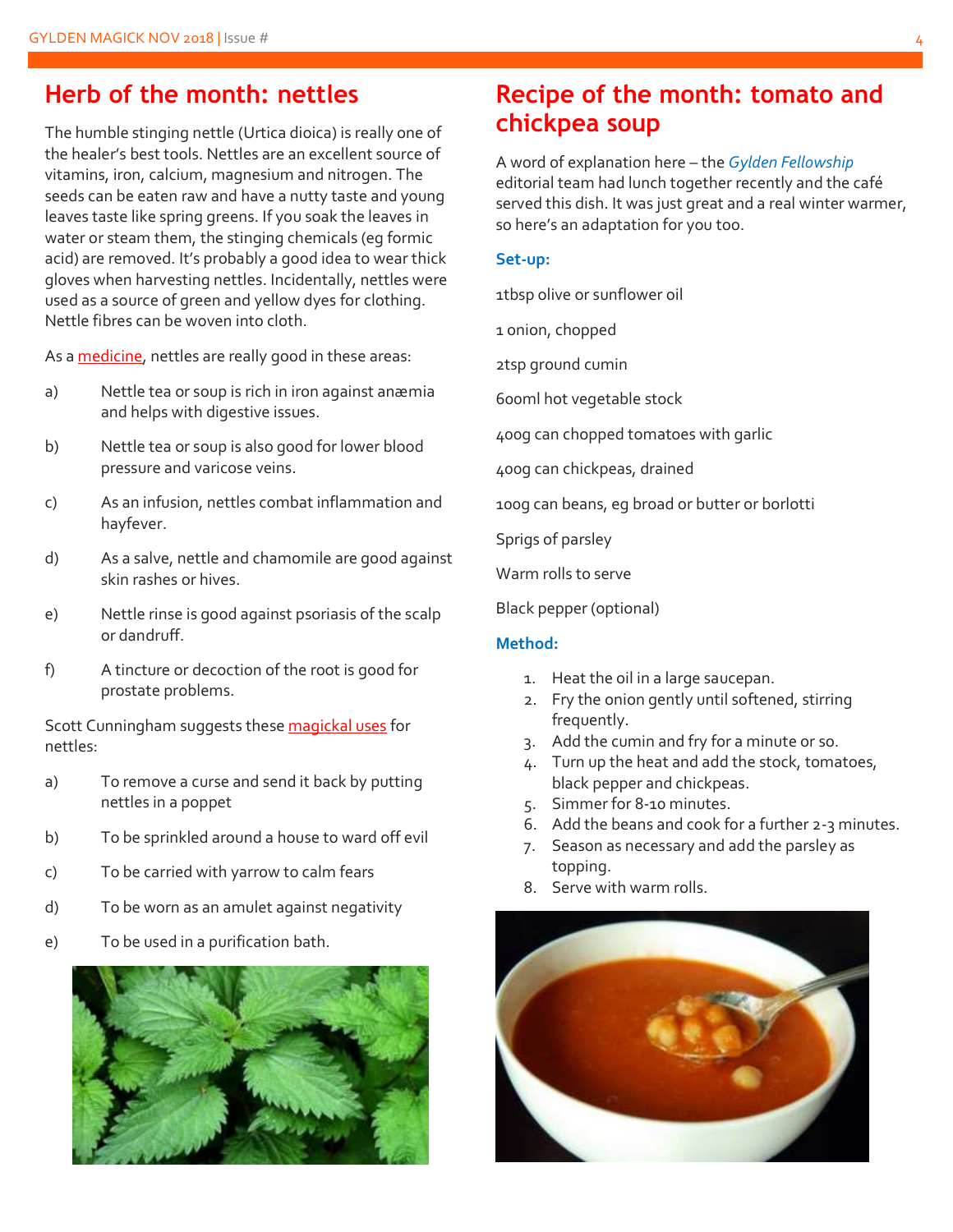## The Market Square: the Rune Reader

In last month's issue of *GYLDEN MAGICK*, we met Chi Coffee in the town square on market day. Now, it's time to meet the **Rune Reader – Richard Murray**. Let's try to visualise the scene. It's market day in a small country town and the traders are setting up their stalls, putting out their stocks. As you read further issues of *GYLDEN MAGICK*, so we'll introduce you to these traders in a lot more detail, but for now, they're here and putting up their stands. It's a lovely sunny day in the town square, with cobbled stones underfoot and an Eleanor Cross in the centre. There are old buildings all around and roads off to the side. So, let's listen to the **Rune Reader** as he explains his craft.

Forty years ago, Wyrd led me to the Runes. which I didn't know existed until then. I came across a second-hand paperback, *The Magic of the Runes*, by Kim Tracy, which without doubt changed my life. Soon after, I came across, *The Way of Wyrd*, by Dr Brian Bates. These two books, together, led me to creating and developing the **Runic Web of Wyrd**, which I now use and have done for many years to give very accurate and concise readings.

In the early days of my rune readings, probably for the first couple of years, I studied the accepted meanings and interpretations of the Elder Futhark. Then, virtually overnight or so, it seemed something changed within me while giving readings, I noticed that thoughts were coming through that were in conflict with the meanings I had learned. It was when I started to acknowledge these thoughts that my readings improved no end. The way I work with the runes is unique to say the least, but I go by results and how accurate each reading ends up for the client.

Throughout the years working with the runes and the Web of Wyrd, I have never failed to be amazed at the insight that can be gained during a reading. Time after time, I have seen things that cannot be explained rationally. Many years ago, when I was working at a 3-day psychic fair, on the Friday I did a reading for a man. The reading stood out because the things that came through were unusual to say the least. Then, on the Sunday, I gave a reading to woman and it was identical to the one on Friday. Just before the event ended, I noticed the couple walking out hand in hand.

**Contact details for the Rune Reader**: if you would like to contact Richard for a reading, information or just a chat, his email is [richardruneweb24@yahoo.com.](mailto:richardruneweb24@yahoo.com) Richard is also on Facebook and his mobile is *07412 190108.*

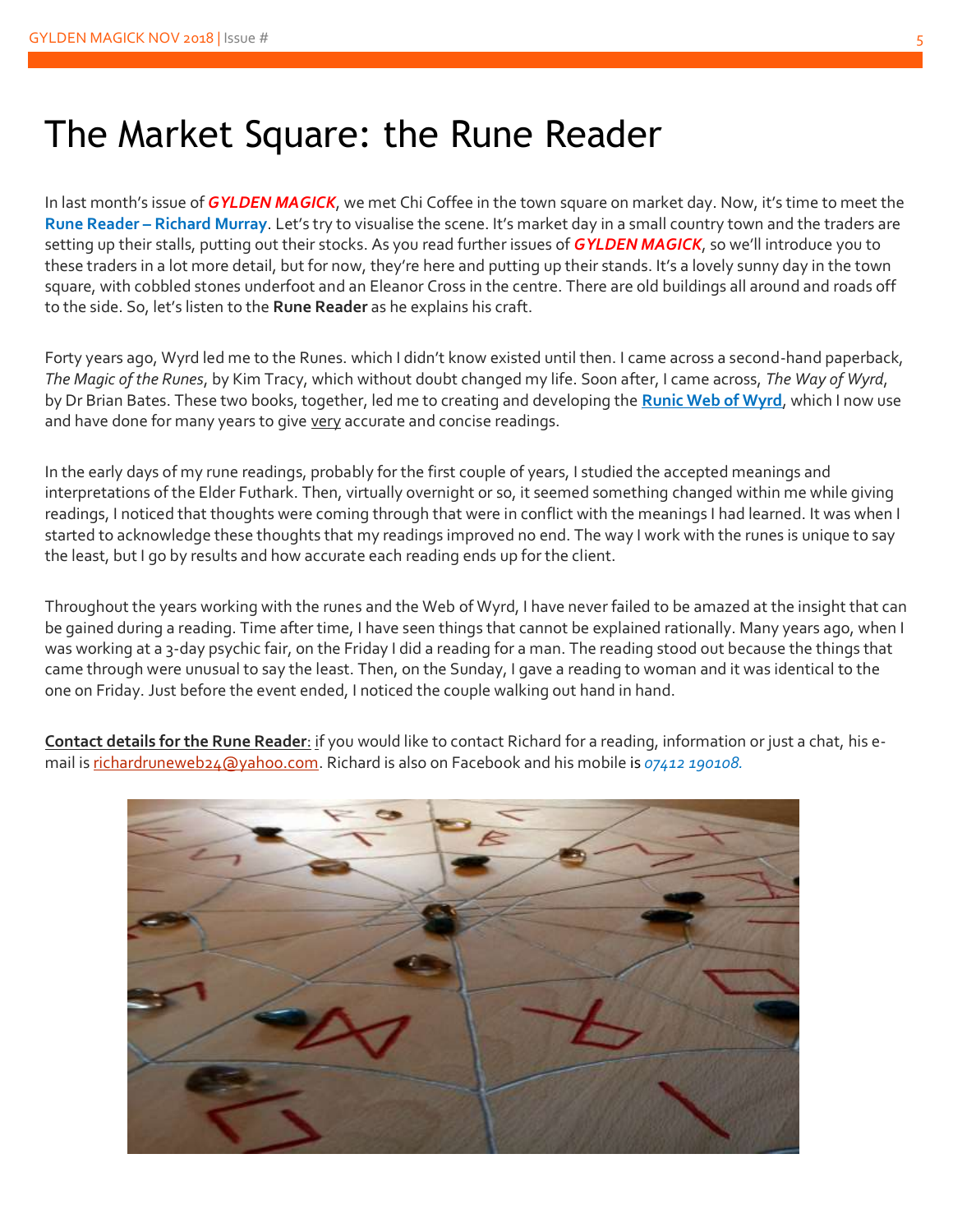### Gylden Magick Nov 2018

## **October/ November events at Horndean PLG**







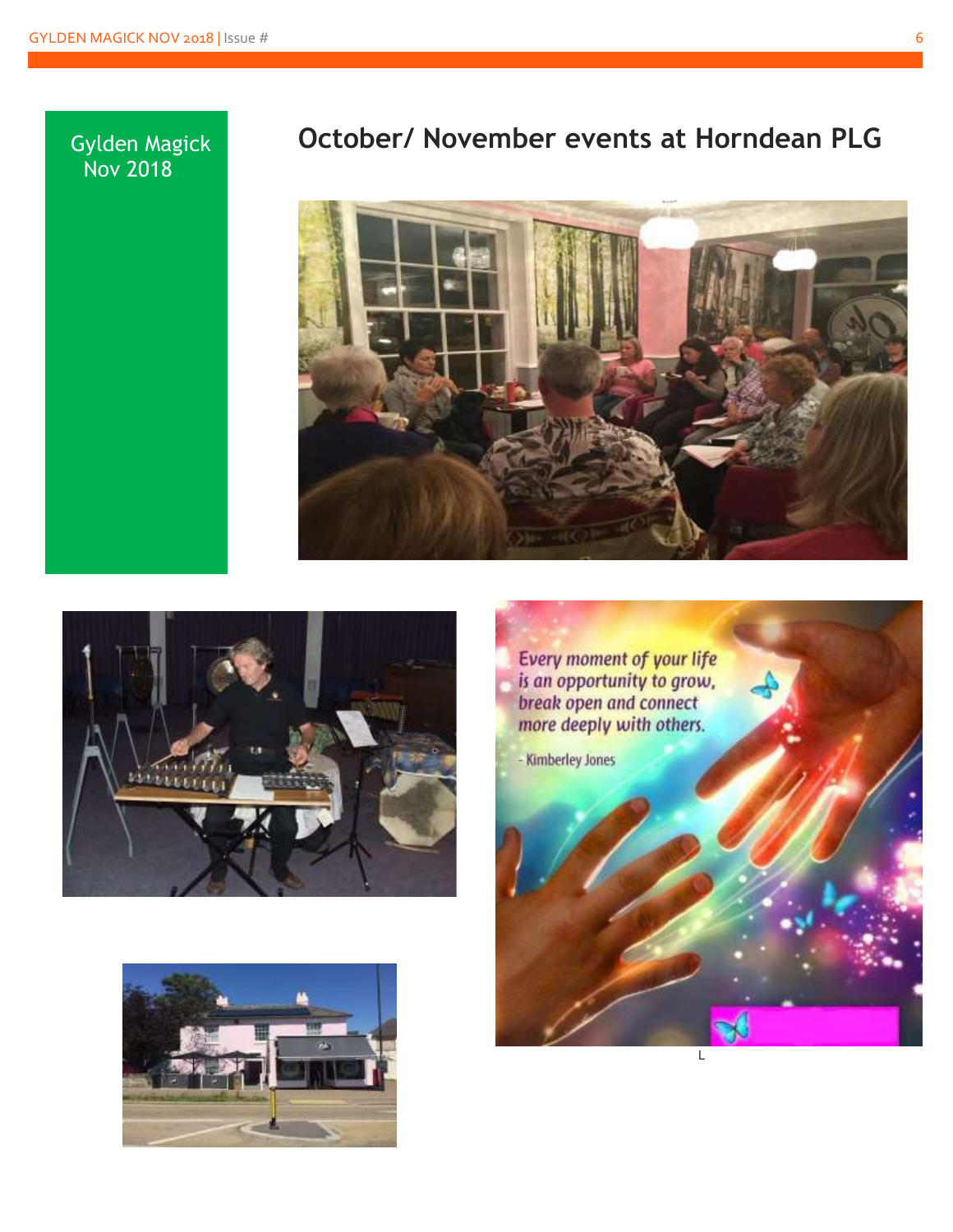GYLDEN MAGICK NOV 2018 **ISSUE #** ISSUE # ISSUE # ISSUE # ISSUE # ISSUE # ISSUE # ISSUE # ISSUE # ISSUE # ISSUE # ISSUE # ISSUE # ISSUE # ISSUE # ISSUE # ISSUE # ISSUE # ISSUE # ISSUE # ISSUE # ISSUE # ISSUE # ISSUE # ISSUE

## Sparkly Reflections

By Rebecca Granshaw

## *Extra Ordinary*

*It is extraORDINARY to pursue EXTRAordinary, What is extraordinary is pursuing ordinary. After all what is wrong with BEing ordinary?*

> *Or is who I AM not enough? When I AM already ALL. BE ordinary. BE enough. BE YOU TIFUL*

*Ordinary is the new beautiful.*





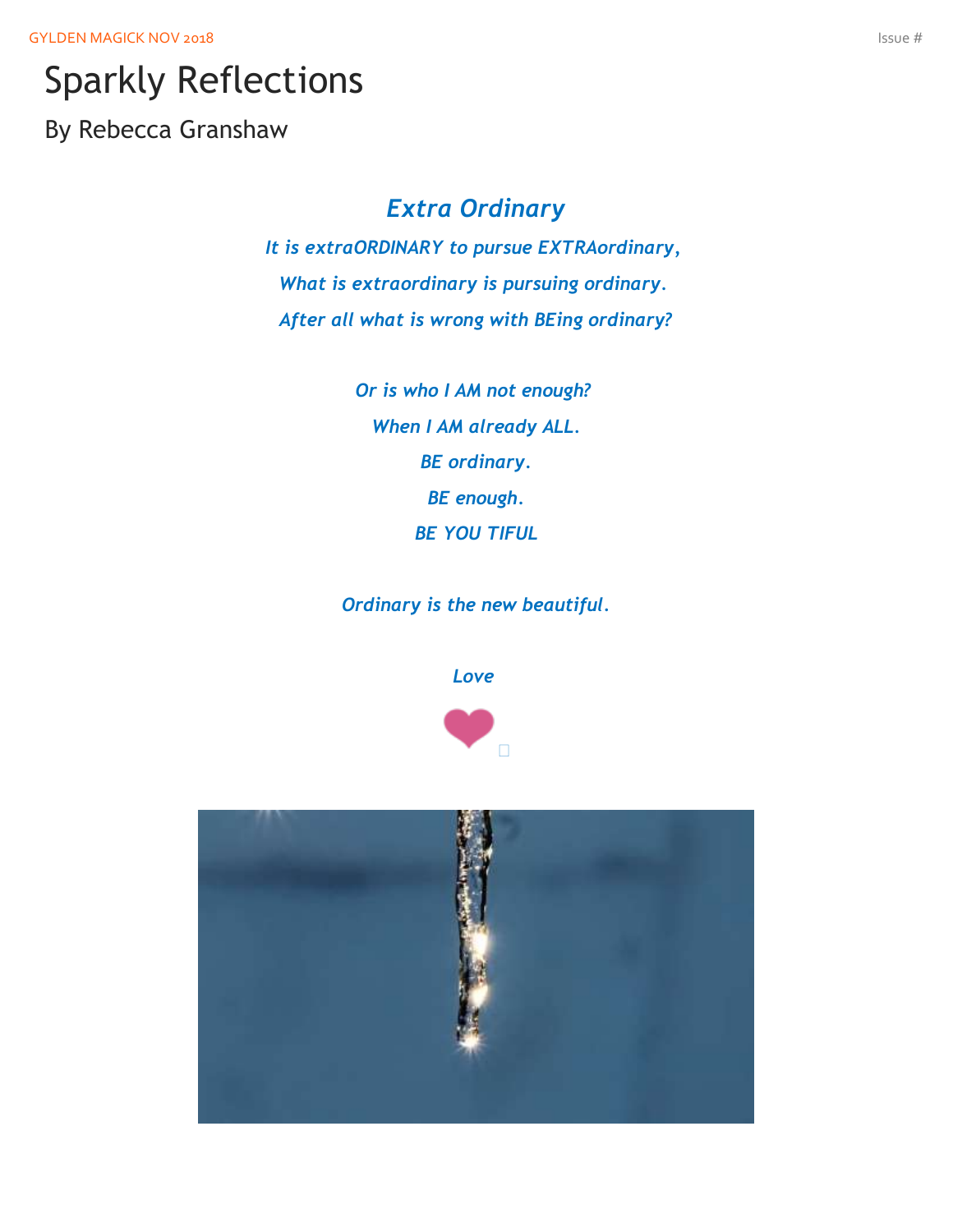## Spi-rituality: Samhuinn 2018

## By Emily Porth

### *Druids as Peace-Makers: A Samhuinn Ritual on Remembrance Sunday*

Druids have long been associated with peace. Classical writers, including Julius Caesar, have written about how Druids historically acted as mediators, not only between people and the spirit world, but in conflicts between human groups as well.

As Samhuinn is the time of year when we honour our ancestors, and many of us have ancestors who died as a consequence of war, it seems appropriate to hold **Rowan & Thorn Grove's** 2018 Samhuinn ritual on Remembrance Sunday.

According to th[e British Legion](https://www.britishlegion.org.uk/remembrance/how-we-remember/remembrance-sunday/), Remembrance Sunday "*is a day for the nation to remember and honour those who have sacrificed themselves to secure and protect our freedom*". Our Samhuinn ritual will broaden this description by remembering all those who have died as a consequence of war, regardless of species, in addition to honouring those we love who have passed on.

Remembrance Day this year is not only the centenary of the armistice of the First World War, but it is also the first day of Interfaith Week in the UK. For all of these reasons, peace is something to seek and celebrate in 2018.

Many Druids today, and particularly those who use the standard ritual format of the Order of Bards, Ovates, and Druids (OBOD), begin ritual with The Call for Peace: "*May there be peace in the North*…" spoken to each direction, and concluded with all present saying, "*May there be peace throughout the whole world*".

*"At Samhuinn, we each stand in front of our ancestors and our deities, exposed and in the dark; we can hide nothing from them"*

Many include the Druid Prayer for Peace in each ritual as well:

*Deep within the still centre of my being*

*May I find peace.* 

*Silently within the quiet of the grove*

*May I share peace.* 

*Gently within the greater circle of humankind*

*May I radiate peace.*

The Druid Network also has a beautiful [Peace Ritual](https://druidnetwork.org/what-is-druidry/beliefs-and-definitions/peace/dnifmpir/) that is particularly suited to Remembrance Day. Performing our Samhuinn ritual on Remembrance Day is an opportunity for us to meditate on how we can work to promote peace in our own communities and beyond. This is especially important within the currently tumultuous cultural and political landscape, in which the needs of the environment, other beings, and the most vulnerable people in our society are often ignored.

As Druids, cultivating a respectful relationship with the land is a core part of our spiritual work. We must advocate for peace with the land – within the ecosystems of which we are a part – as well as for peace within our homes, our communities, and our nations. All of this, however, flows from the peace we have within the still centre of our being: our own hearts. This is peace that we can enhance through our spiritual practice.

At Samhuinn, we each stand in front of our ancestors and our deities, exposed and in the dark; we can hide nothing from them. This is a time for profound reflection and honesty about what in your life no longer serves you. Contemplate how you can deepen the peace within your own heart and through your ancestral line. As you pray for peace to fill your being, what will you release into the darkness?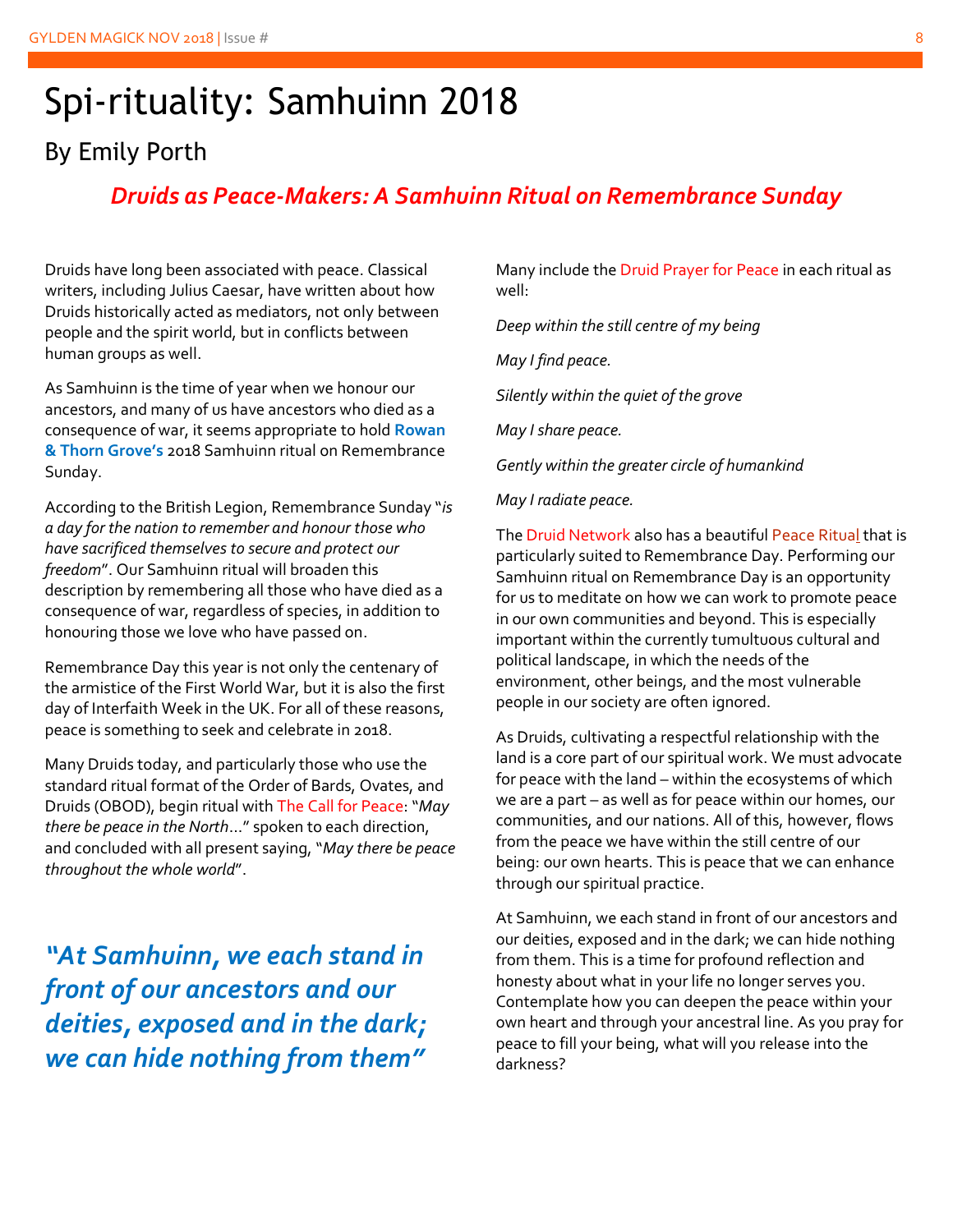## *Something from the Storyteller: the Teeth of Fenrir*

At the time when most of southern England was inhabited by the Saxons and Angles, the land from the Midlands to Yorkshire was known as the **Danelaw**, ruled by Danes with their laws and myths. This is a tale from the Danelaw about the children of Loki.

That's Loki the trickster who could be either a friend or an enemy of the gods. He had 3 children with a giantess partner: the Midgard Serpent, the death-goddess Hel and Fenrir – the great wolf. And this tale concerns the wolf. All the gods had terrible premonitions about Loki's children and they were right, as the serpent was destined to kill Thor at Ragnarok (the end of the gods' existence) and Fenrir would eat Odin.

So, Hel was sent to the underworld and the Serpent encircled the whole of Midgard from the bottom of the ocean.

All the gods were afraid of Fenrir and he was reared by them in Asgard – where they could control him. However, the wolf grew hugely and threatened to cause massive damage if he broke free from his cage. Only the god, Tyr, was not afraid of Fenrir and fed the wolf regularly. But still, Fenrir grew bigger and it was decided to chain him up and, to do that, the gods decided to trick Fenrir.

They tried different chains on him and, each time that Tyr put a new chain on him, Fenrir would break it and the gods would clap and cheer, praising the wolf's strength. Finally, they tried a new chain, a special one that had been built for them by the dwarfs, who were skilled craftsmen. The chain was called **Gleipnir** and was very flexible, as it had been made from such things as the sound of a cat's footsteps, the breath of a fish and mountain roots. All such things didn't really exist, but then such a chain could not be broken.

When the chain was shown to Fenrir, he suspected a trick and refused to be tied with it unless one of the gods would lay his or her hand in his jaws as a pledge of good faith. None of the gods agreed, knowing that this would mean the loss of a hand and the breaking of an oath. Finally, it was the brave Tyr, who agreed to Fenrir's demands, to safeguard the rest of the world. And, when Fenrir discovered that he could not escape from Gleipnir, he bit off and swallowed Tyr's hand.

Fenrir was taken to a lonely and isolated place and the other end of Gleipnir was tied to a large rock. A sword was placed in the wolf's jaws to hold them open. As he howled wildly non-stop, a river flowed from his mouth and there he remained until Ragnarok.